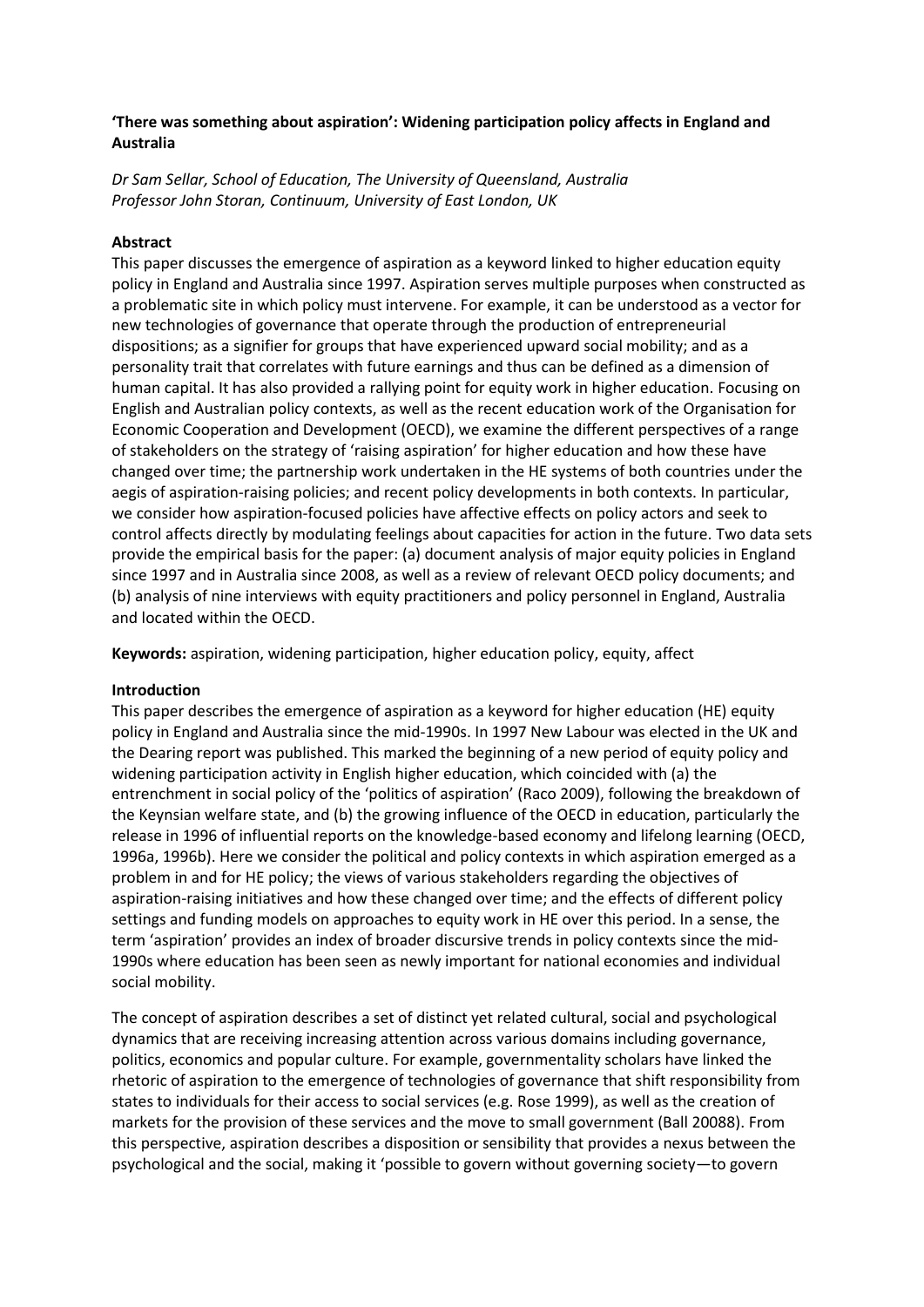through the 'responsibilized' and 'educated' anxieties and aspirations of individuals and their families' (Rose 1999, p. 88). The politics of aspiration also enables a deft sleight of hand for governments, positioning them as advocates and enablers of social mobility, but without making them accountable if mobility does not occur, in which case a lack of aspiration can be blamed on individuals who have not made the most of the 'opportunities' available to them.

This ideal construction of the advanced liberal citizen permeated the rhetoric of politicians and public debate in the late 1990s and early 2000s. Labo(u)r parties in in England and Australia during the mid to late 1990s become focused on a nominal social grouping referred to as 'aspirationals,' who were experiencing new social mobility and changing the demographic composition of Labo(u)r's traditional base, although it is debatable to what extent the political construction of this group corresponded to a distinct social group (Goot and Watson 2007). In this context, aspiration was associated with visible signifiers of social mobility, including the purchase of plasma televisions, large houses in new estates and a preference for private education. There was considerable borrowing and learning in relation to policy and political strategies between Australia and England at this time, including this rhetorical emphasis on aspiration (Johnson and Tonkiss, 2002). Aspiration was explicitly linked with equity agendas in education by Australian Federal Labor Party leader Mark Latham (2003), who coined the notion of 'aspirational equality' to signal an emphasis on providing social mobility through economic opportunity and social justice policies premised on ensuring equality of access to these opportunities rather than a focus on outcomes.

Aligned with the emergence of the 'aspirationals' and the function attributed to aspiration by governmentality scholars is the view of aspiration taken by economists, particularly in relation to human capital theory. From this perspective, aspiration is one of a number of 'non-cognitive traits' that correlate with future earnings and productivity (Jencks 1979; Bowles, Gintis and Osbourne 2001). The OECD (2002) has suggested that conceptions of human capital ought to be widened to include these non-cognitive or personality traits, of which 'motivational characteristics are likely to be central' (p. 124). Feher (2009) has shown how this expansion of human capital to include much more of our lives and selves than the academic and technical skills we acquire through education can be traced back to a confluence of (a) the individualisation effected by identity politics in the 1960s and 1970s, which made the personal a new site for the political, and (b) the neoliberal emphasis on individuals acting as self-entrepreneurs. As a result, human capital has become a new subjective formation in which the whole of our experiences and our emotional lives are transmutable into productive capacities or skills to which economic value can be attached (Feher 2009).

With the blossoming of positive psychology and self-help culture a new form of 'emotional capitalism' has emerged in which emotions have become a site from which to extract economic value (Illouz 2007) and the effects of this development can be seen in education with the proliferation of social and emotional well-being policies. These policies represent motivation, aspiration and optimistic thinking as goods to be cultivated through education. These dispositions also provide a popular cultural site through which certain talk show and reality television formats (Illouz 2003; Skeggs and Wood 2012) connect with audiences, who engage with their narratives of self-transformation and self-determination in an empathetic, affective mode.

We can see here that, since the mid-1990s, aspiration has become a keyword in Raymond Williams (1976, p. 15) sense of 'significant, binding words in certain activities and their interpretation … [and] significant, indicative words in certain forms of thought'. Our aim in this paper is to examine how the emergence of aspiration as such a keyword was linked to the reinvigoration of equity policy in HE in England and later Australia, making possible forms of outreach activity based on partnerships between universities and other institutions built around equity rationales. Understandings of what is being targeted in aspiration-raising programs, and views on how best to approach this work, have varied considerably across both contexts and over time. In particular, deficit connotations implied by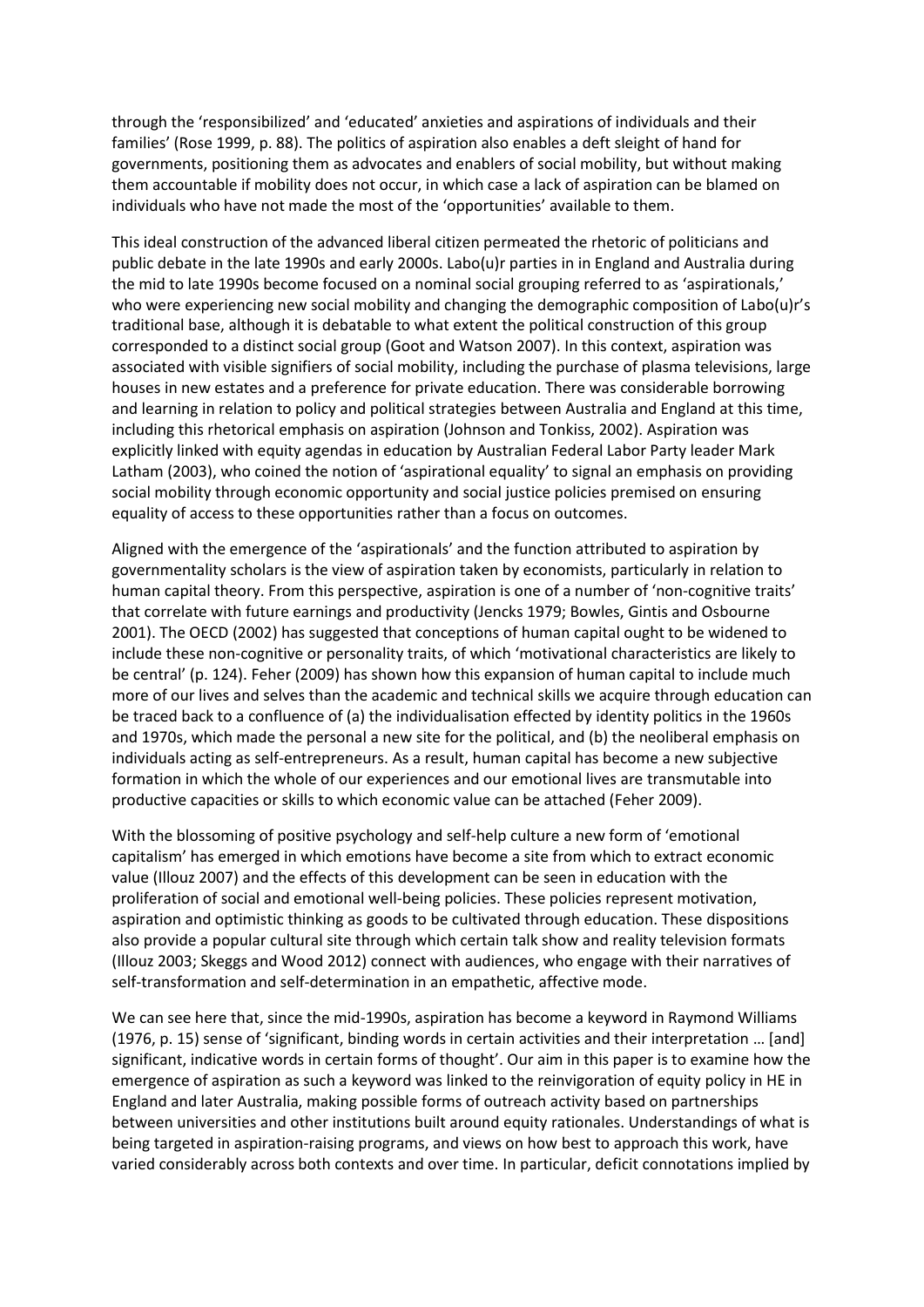the notion of 'raising aspiration' have been strongly contested (e.g. Sellar, Gale and Parker 2011; Burke 2012). This paper provides a comparison between the approaches taken to, and lessons learnt from, aspiration-focused equity agendas over this period in both countries. We focus specifically on the period of the Aimhigher program in England (2004-2010) and the Higher Education Participation and Partnerships Program (HEPPP) in Australia (2010-present).We are aware however that although the period we are looking at saw significant policy activity linked to aspirations policy examples of early policy such as 'A fair chance for all' publication from Australia in the 1990's should not be overlooked.

Policy documents and interviews provide the empirical basis for our analysis. The paper reports findings from a small research project examining aspiration-focused policy across three contexts: the higher education systems in (1) England and (2) Australia, as well as (3) the HE policy work of the OECD. This project comprised document analysis of major equity policies in England since the Dearing report and in Australia since the 2008 'Bradley' Review of Higher Education (Commonwealth of Australia, 2008), as well as a review of relevant OECD publications, including the major thematic review of tertiary education published in 2008 (Santiago et al. 2008). This analysis informs the paper but is not elaborated here. Instead, we focus on the nine interviews conducted with equity practitioners, bureaucrats and policy analysts in England, Australia and the OECD in Paris. These interviews focused on the views of equity managers and policy personnel on the rhetoric of aspiration in HE equity policy and the changing rationales for and nature of equity policies and programs over the past 15 years. Many of the interviewees have longstanding experience with HE equity policy and were influential actors in the different contexts of the study. The paper is divided into three main sections: the first examines different perspectives on the rhetoric of aspiration and how they have changed and become modified over time; the second describes the partnership work that flourished under outreach-focused aspiration-raising policies; and the third takes stock of recent widening participation and equity policy developments in England and Australia.

## **Theoretical framework: The affective effects of policy**

The study on which this paper reports took a policy sociology approach (Ball 1997), focusing primarily on policy consequences (Taylor et al. 1997) and contexts of practice (Bowe, Ball and Gold 1994) understood in relation to a policy context where aspiration assumed the status of a keyword. We attend to policies as texts open to interpretation and appropriation by policy actors, as well as policy as a 'moving discursive frame which articulates and constrains the possibilities and probabilities of interpretation and enactment' (Ball 1993). To consider the mechanisms through which the latter mode of policy operates we draw on Gulson and Webb's (2012) notion of policy prolepsis, which operates through 'actors' sense of policy and their estimations of possible outcomes' (p. 89). This approach draws attention to representations in policy of things or events that have not yet occurred have effects in the present through the sense is made during interpretations, both in terms of recognising a particular meaning and less consciously sensing what is meant. The ways in which post 9/11 rhetoric about terrorist threat had effects in the present as senses of fear and insecurity provide a clear example of such prolepses (Massumi 2010), while efforts to improve public morale during wartime provide an example of more hopeful prolepses (Anderson 2010).

Drawing on the work of Gilles Deleuze, Webb and Gulson (2012) argue that 'policy prolepses operate through affective tones, or affective sensings, that function without certainty, and indeed, on serendipity', thus requiring greater attention to 'a certain materiality of the body, or technology of self, that is intimately connected to policy texts' (p. 89).

Notions of policy 'interpretations', then, are transformed into a politics of controlling affective registers of meaning, if not, attempts to control affects themselves. Policy prolepses, then, can be understood as the ways policy signs are rhetorically figured to influence those sensings and the ways educators make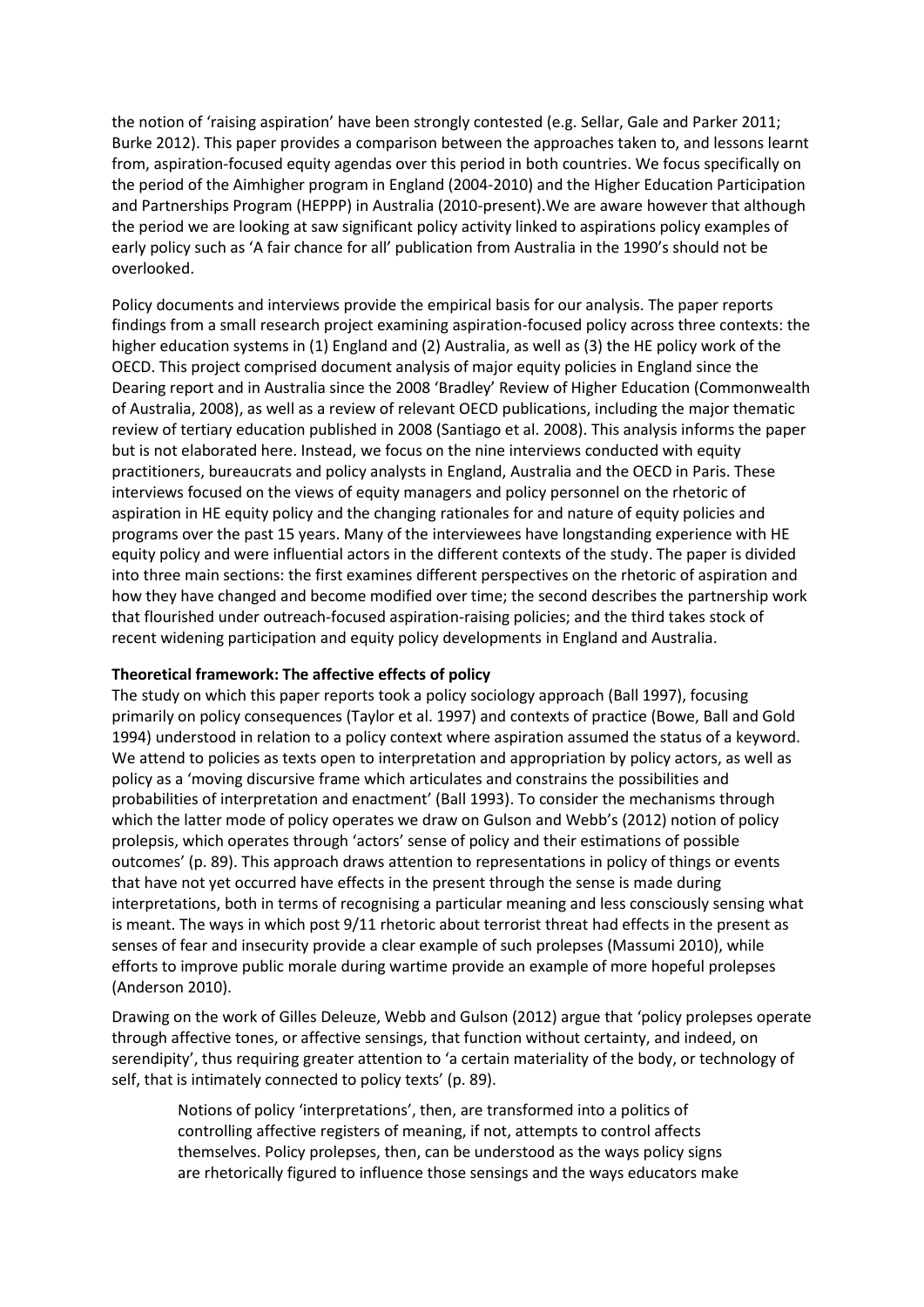sense of policy, shape their practice, and eventually, create themselves in relation to perceived signs. (Webb and Gulson 2012, p. 92)

Webb and Gulson focus specifically on cases of policy prolepsis in which policies have effects through the fearful affects they produce, such as the way in which accountability policies and their mediatization create a climate in which teachers can become fearful of job losses or negative consequences if test results and other data are deemed unsatisfactory.

We suggest that affective registers of meaning and affects themselves are both sites in which aspiration-focused policy has effects. Policy focused on aspirations generally includes promises about the future benefits of education: the opportunity bargains described by Brown, Lauder and Ashton (2010). These promises are an example of policy prolepsis operating through the production of desire and hopeful or optimistic affects: what we refer to here as 'policy affects', following Protevi's (2009) argument regarding political affects. In this way aspiration policy makes use of policy prolepses both in terms of its effects on actors charged with implementing equity polices (e.g. triggering excitement and hope associated with 'making a difference' for disadvantaged groups) and, in turn, on the prospective HE students whose aspiration is in question and who are promised a 'good life' through higher education. In the analysis of interview data that follows we draw attention to the effects of policy on the attitudes of equity managers in particular, to show how their senses of excitement and disappointment register changing conditions of possibility in the contexts in which they work.

### **Multiple perspectives on the rhetoric of aspiration**

Aspiration is a term that has been prevalent in HE equity policy in England and Australia (e.g. DfE 2003, 2006; Australian Government 2009). Aspiration is a term that has meant many different things to the various interviewees in this project and here we direct our analytical attention to the sense that each made of the ambiguous and ultimately polysemic signification of the term in policy texts and contexts. Views on the concept of aspiration described by interviewees can be grouped into three categories: definitional, critical, and pragmatic. We recognise the provisional character of this as part of one discussion but hope that through opening up this categorisation we are facilitating a wider discussion about the rhetoric of aspiration. Definitional views include attempts by interviewees to describe what is at stake in equity programs that target aspiration and to explain what is important about aspiration. Critical views drew attention to deficit assumptions in the rhetoric of aspiration (i.e. raising aspiration implies a lack of aspiration among target groups) and the symbolic violence of this rhetoric. Pragmatic views focused on alleged disconnection between political and policy rhetoric and what was actually done by equity practitioners in the name of 'aspiration-raising'. Critique is still implied by these latter views, insofar as they are dismissive of the 'reality' invoked by official formulations, but this critique is not developed and these views more pragmatically emphasise what 'really' happened.

#### *Defining aspiration*

HE policies have tended to use the term aspiration to signify desire for something above or beyond one's present circumstances. In this sense, aspiration for post-secondary education is an attitude toward a future goal, which focuses attention on the ends of aspiration and the benefits of these ends for the aspirant. However, a number of interviewees commented that what is at stake in aspirations-focused equity work is shifting 'self-perceptions'. Of course, the construction of aspiration in policy texts clearly involves self-perception as part of imagining of who one is and who one could become in the future. However, these interviewees pointed towards a less tangible aspect of self-perception that was not so obviously related to an imagined future, but rather a more tacit sense of one's capacities in the present.

This perspective was most clearly expressed by a manager of an equity unit in an English university, who gestured toward 'something else' that aspiration-raising approaches target, beyond a change in people's stated desires for their future: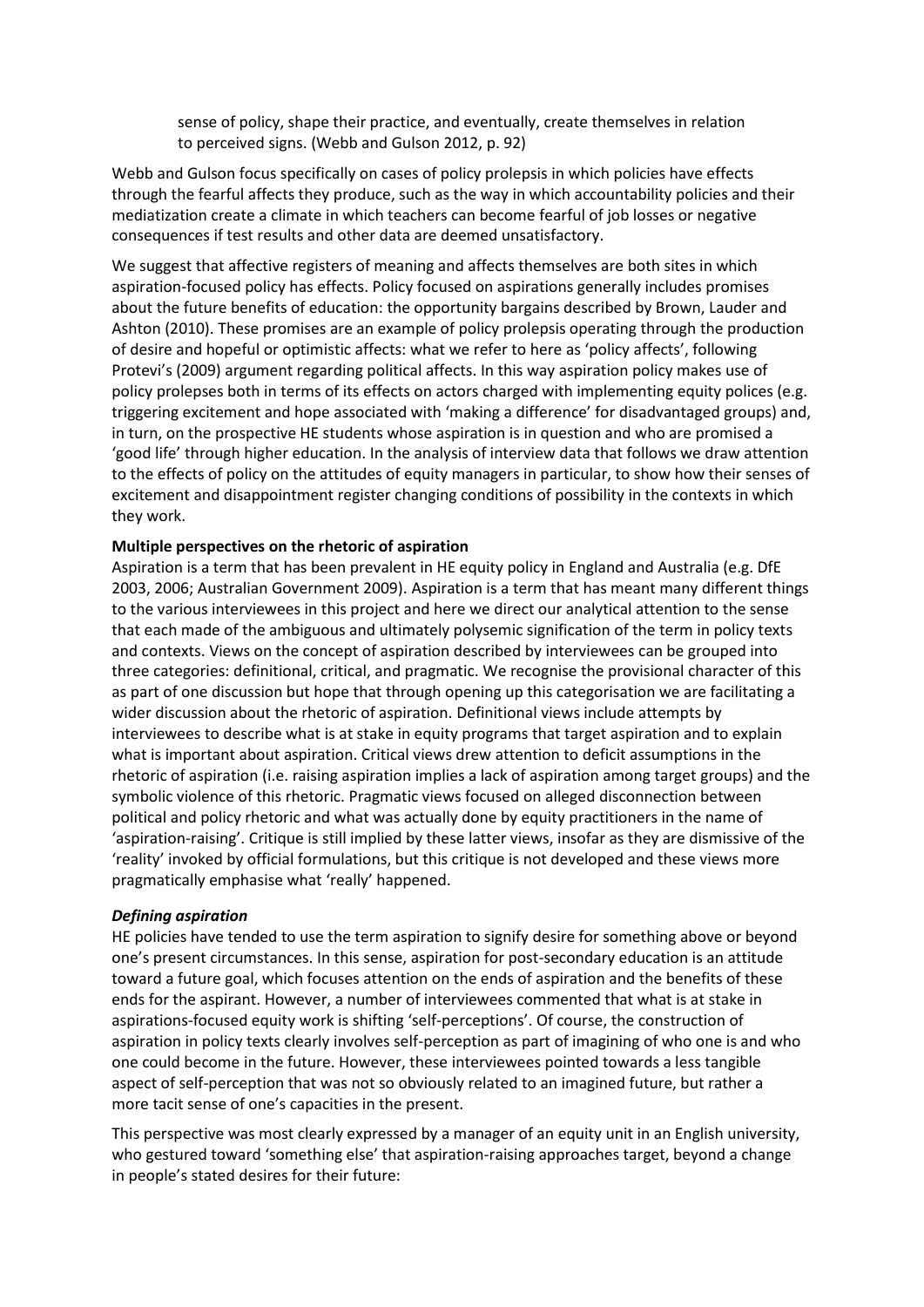[T]his wasn't just about aspiration raising … There was clearly something about aspiration but I think I would call it something else and that was more about self-image or self-confidence or self-perception; *about what I can do*. I think there's a difference between that and aspiration.

What is posited as important here is changing self-perception of one's capacities in the present— 'what one can do'—as distinct from promoting a concrete future objective. This resonates with another view that was prevalent among interviewees—that aspiration-focused initiatives must be coupled with efforts to improve academic capacities—which is discussed further below. What is seen to matter here is the perception that one's capacities have changed resulting in a more 'confident' disposition. This suggests a reading of the effects of aspiration work in terms of the affects it seeks to control, where affects are defined as somatic perception of changes in one's capacities for interaction in a given context (Deleuze 1988; Lloyd and Gatens 1999).

In commenting on the issue of measuring the impact of aspiration-focused initiatives, another interviewee signalled that changes in self-perception and attitude provide a useful indicator of the effectiveness of such initiatives:

[O]ne of those measures could be working with the school to look at whether there have been changes in learning trajectory, … whether it's starting to see changes in attitude; I mean, all of these are subjective measures … where you will be able to gather some information about whether what the institution is doing, working with the school, is actually changing attitudes to learning, enthusing people for various different subjects, … it's about, "Has this changed attitude? … Has it changed the way the young person sees themselves as a learner?"

Here we can see the 'subjective' effects of these initiatives juxtaposed with more concrete indicators such as actual progression into HE or changed 'learning trajectories'. This interviewee went on to note that 'it's very difficult to show outcomes of this work in terms of progression into HE, especially if you are working with 11 year olds'. While aspiration-raising policies generally specify an explicit aim to increase progression into HE, the difficulty of assessing the substantive effects of programs on actual progression rates, particularly when working with students early in their schooling, brings to the fore a more tacit objective of these programs: to foster subjective dispositions such as motivation or enthusiasm that are considered conducive to educational engagement and progression to HE.

These data excerpts illustrate how people involved in administering and implementing aspirationfocused policies and programs posit an affective dimension to this work. Both interviewees argue that the dispositions of participants in such programs are important, with increased enthusiasm and confidence considered desirable outcomes beyond stated intentions to pursue HE. Here we can see how, in these contexts, aspiration-focused policy works at the level of affect and 'induces and prompts particular behaviours and desires' (Webb and Gulson 2012, p. 96).

#### *Critiquing aspiration-raising*

A dominant theme across the set of interviews was critique of the deficit perspectives implied by the rhetoric of 'raising' aspiration. Many interviewees criticised the individualised construction of the problem of low aspirations, which tends to bracket structural explanations for disadvantage and thus encourage 'culture of poverty' explanations for a lack of social mobility, as well as the potential elitism of promoting of higher education as the best pathway for all. A manager of an equity unit in an Australian university commented that 'it's a convenience, in terms of public discourse, because … it problematises the aspirant and their families and their communities'. However, the implication that certain groups lack aspiration was quickly challenged in contexts of practice and equity managers moved to distinguish their work from remedial logics of aspiration-raising.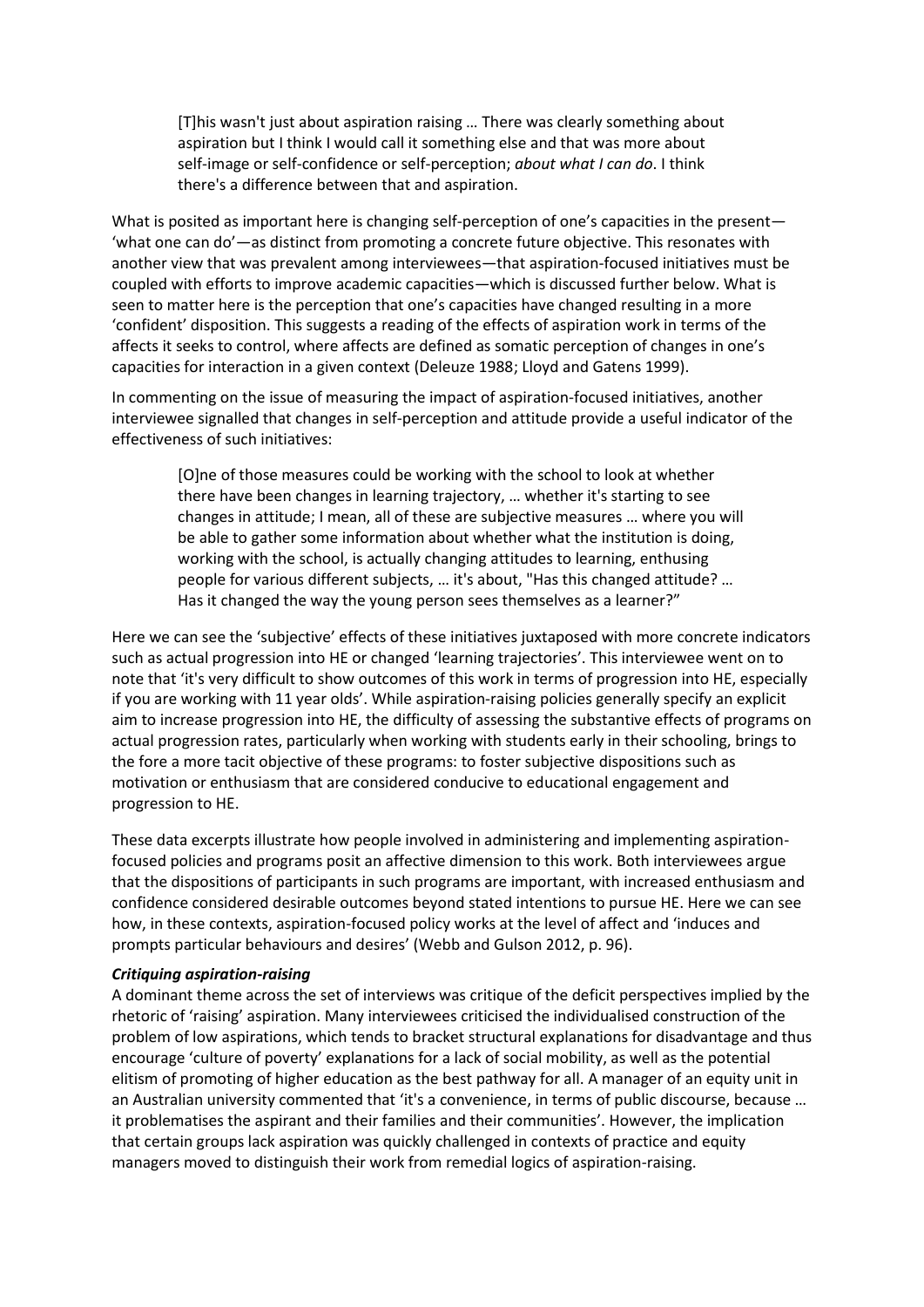Perhaps the clearest example of deficit views in popular interpretations of the rhetoric surrounding aspiration was provided by an interviewee running programs in an English university equity unit:

[W]hen I first came here, I told the press office what we were doing and they wrote an article and luckily I managed to proofread it beforehand, but they changed it around from 'aspiration raising,' which of course was what we said we were doing, to 'the university is working with local parents who lack ambition'. So suddenly there was this terrible twist on it! I have always been uncomfortable about what it means by 'aspiration raising' and I think what we are seeing is … changes that have happened, not certainly in the language but in what we do.

Here we can see the discomfort produced for many working in this area by such deficit perceptions, in response to which emerged more pragmatic views on the objectives of aspirationfocused equity programs—discussed further in the next section—that seek to bracket the political and policy rhetoric, as well as to resist popular deficit perceptions of 'lacking' ambition.

Another interviewee explained how simplistic interpretations of aspiration-focused policy were prevalent early-on and tended to focus on raising awareness about the benefits of HE and addressing inhibitions to people imagining HE as a desirable option:

The whole idea of raising aspiration was quite simplistically approached to begin with. It was very much about, 'Well, if you just tell people about higher education and what it can deliver and that actually it is not that scary, they will aspire to go.' And there were … no considerations about a willingness to step outside the social and cultural norms and all the rest of it. … It's been a learning process all the way along.'

This learning process in England transferred to the Australian context, where equity practitioners were quick to problematize the focus on aspiration in HE equity policy following the 'Bradley' Review of Australian Higher Education in 2008. A manager of an equity unit in an Australian university explained:

The 'raising aspiration' notion was pretty much directly imported from England and the work that they had been doing over there. …[O ]ur conversation moved very quickly from the terminology 'raising aspiration' and we problematised that as an elitist view about higher education being the place to end up. What we quickly started talking about was building aspiration, with a view to building in an aspiration to higher education as one of the number of post-school options.

Initial enthusiasm about the possibilities and funding associated with equity work that were rationalised in terms of aspiration-raising quickly transitioned through a critical moment in both the English and Australian contexts, leading to an evolving understanding of the complexities involved in outreach work that aimed to increase progression to university for disadvantaged groups. The development of alternative vocabularies such as 'building aspiration' could be linked to more sophisticated conceptions of outreach work (e.g. as capacity building rather than spruiking the benefits of HE). In other cases, equity managers sought to distance equity work on the ground from the rhetoric of aspiration in policy texts and discourses.

## *Pragmatic approaches to aspiration*

Many of the interviewees working in university equity units described the conceptual underpinnings of their programs and emphasised that these were and are more complex than suggested by the policy headline of raising aspiration. A manager of an equity unit in an Australian university argued that 'it would be a problem if all that was happening were people talking about aspiration but that isn't all that's happening'. This interviewee described aspiration as 'a word that sounds really good'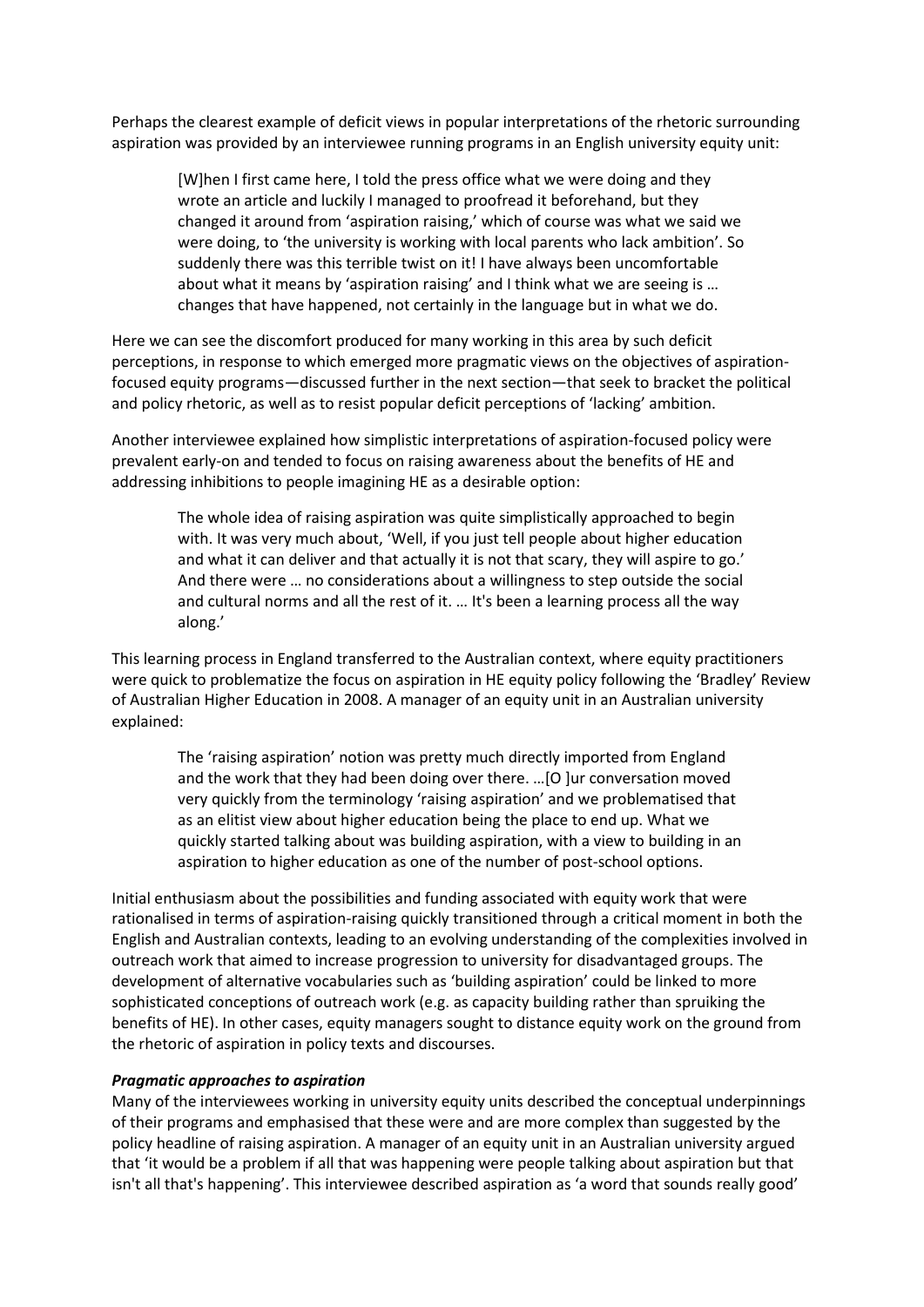and a 'code of convenience' for politicians, while emphasising the more multidimensional nature of the work actually undertaken by their unit: 'the work has broadened in scale and depth and that's been about the guidelines, not the public discourse. I'm not sure that public discourse has any effect on what practitioners do on a day-to-day basis'. Indeed, for this interviewee aspiration represented a new term for an old problem:

I don't think aspiration is new. I think if you translate it as being the concept of wanting to do post-school study, then it is a legitimate part of the debate because the cultural capital [of some groups] … does not create that want; does not provide information for good choice-making and does not build capability or confidence that it's a real choice. They are real things to do. But aspiration alone is a bumper sticker; it's not a program.

Here we can see what this interviewee described as the 'intelligent opportunism' with which they sought to exploit the political and policy enthusiasm for aspirations in order to pursue a more sophisticated and multi-faceted approach to outreach activity. The position developed here could be read as a challenge to the critical assumptions underpinning conceptions of 'policy as discourse' and its effects on those working with policy (see Boltanksi 2011 for a careful discussion of sociological critique and everyday critiques; the meta-critical perspective of the former is problematised by this interviewee, who rejects the suggestion that 'public discourse' has an effect on the work of equity practitioners). For example, this interviewee was dismissive of the notion that aspiration constituted a new site of governmentality: 'I haven't really picked up a kind of plot for it to privatise the notion of going to Uni, through it being something psychological about how you think about the world. I just don't think it's that deeply thought through'. Instead, the political convenience of the term is acknowledged here and its rhetorical effects are distanced from practice, which is presented as a matter of exploiting an opportunity to tackle longstanding issues of poverty and racism through strategies that are known to work.

A different variety of pragmatism was evident among interviewers located in the OECD. For example, one interviewee also emphasised the political attractiveness of aspiration and sought to reframe the problem in different terms: '[R]aising aspirations looks a lot more sexy for policy. But 'raising' is very much about making sure you convey the right information about the potential benefits of higher education.' This interviewee emphasised that the problem of aspiration constructed in HE equity policy is primarily one of lack of access to appropriate information on which to base decisions about the individual benefits of HE, but also that institutions have the right information about what HE needs to provide for students: 'one thing is to make sure that institutions and the supply adapts to a more diverse set of individuals'. In this account, the problem of aspiration is presented as a technical one of ensuring that the supply of HE articulates with demand and with the needs of labour markets to realise people's 'educational potential'.

The three broad views on the rhetoric of aspiration described here—definitional, critical and pragmatic—were often present across a single interview and can be seen as related: critical positions lead to reframing of the task at hand and efforts to understand what is at stake in efforts to increase the HE participation of disadvantaged groups. Clearly, aspiration as a keyword means different things in different moments and is sufficiently ambiguous in its signification that it can serve different objectives in political rhetoric and appropriations of this rhetoric to legitimise particular equity agendas.

## **'A change of trend': The possibilities of partnership work under Aimhigher and HEPPP**

Prior to the release in 1997 of the Dearing Report of the National Committee of Inquiry into Higher Education, approaches to widening participation in English HE did not have a substantive national dimension. Equity was largely seen to be a matter for institutional policy and approaches to widening participation varied depending on institutional context and mission. However, as a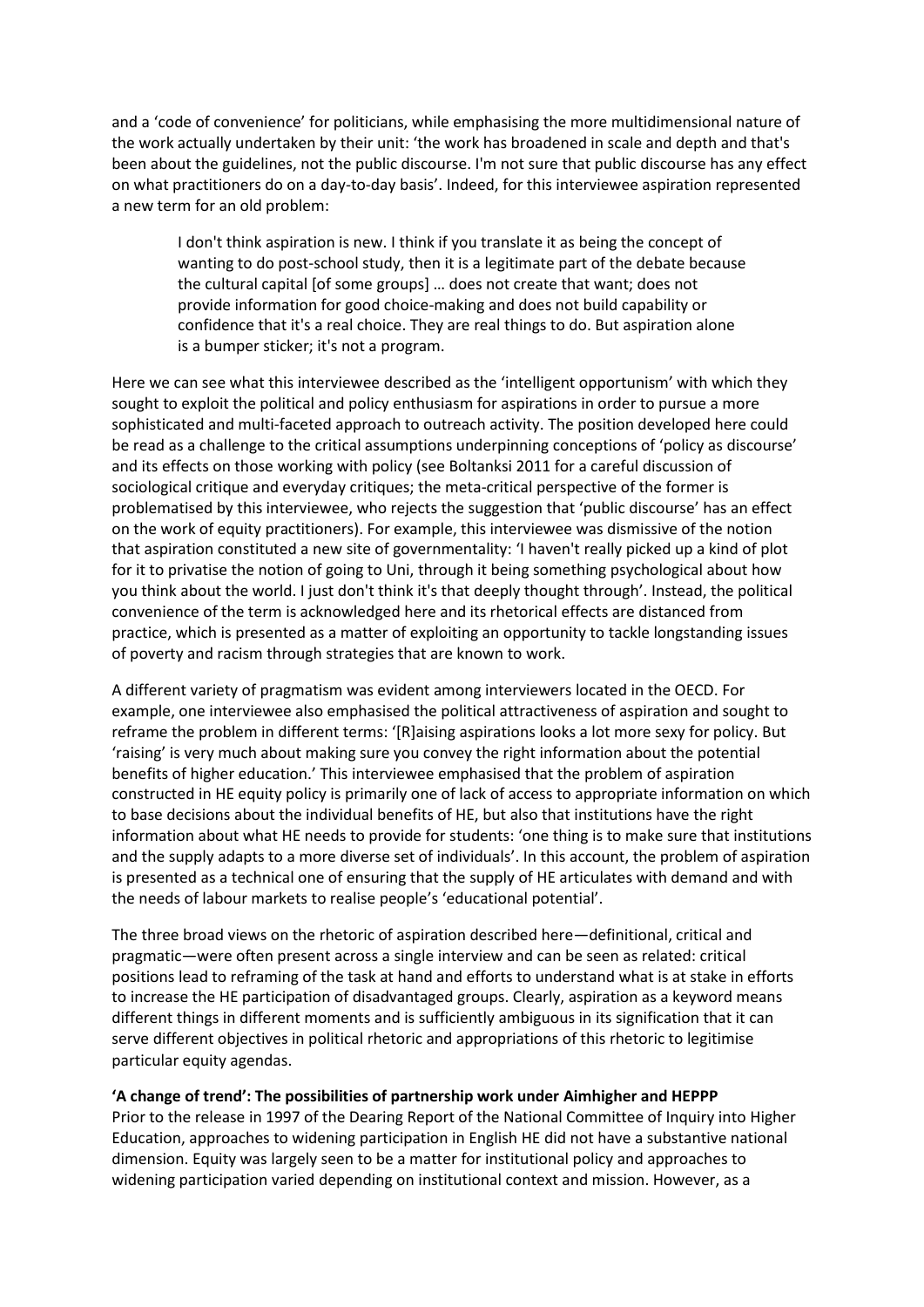manager of widening participation centre in an English university noted, there was 'a change of trend when Labour came in 1997 with the 50 per cent target' for increasing participation following the publication of the Dearing Report. A new moment for HE equity work emerged in response to this target for systemic expansion, other recommendations in the Dearing report, and an approach to social policy characterised by the nascent rhetoric of aspiration. A similar moment was experienced in Australia a decade later, following the publication of the 'Bradley' Review of Higher Education in 2008 and the release of new tertiary education policy by the Australian Labor Government in 2009, including the introduction of the Higher Education Participation and Partnerships Program (HEPPP). Interviewees located in university equity units in both countries described a sense of excitement and possibility characterised these moments and pointed to how a focus on expanding participation, and an associated emphasis on stimulating aspiration, directed attention and funding to outreach activities with young people in schools, which in turn encouraged the partnership work that many interviewees considered to be the most positive direction for HE equity policy over the past decade.

In England the Aimhigher program was established in 2004, through the amalgamation of the Excellence Challenge program, which was introduced in 2001 to link universities with schools in large cities, and the Partnerships for Progression program, which was introduced in 2003 to support progression from further education colleges into university. In different ways, both antecedent programs had directed attention to aspirations and encouraged HE institutions to enter into cross-sectoral partnerships. With a title that explicitly registered the keyword status of aspiration at the time, 44 Aimhigher partnerships were originally established across England and it was this partnership structure that represented perhaps the most significant change in the way that widening participation activity was conducted:

[P]eople very soon realised, 'Actually, it is not aspiration on its own that's going to do this and it's not about institutions taking this to schools. It's much more about cooperative working, collaborative working, about this being a partnership approach that is equal, and that can actually look at aspiration, putting HE up there as an achievable outcome for people; but also then giving them the tools along the way to enable them to get there.'

This emphasis on collaboration differentiated widening participation activities from the institutionspecific recruitment programs through its focus on building capacity for progression to HE more generally. The Aimhigher partnerships also established an infrastructure that supported regional and national debates and facilitated the dissemination of strategies for widening participation. As we discuss later, the end of Aimhigher has seen the balance shift back toward institution-specific initiatives, also accompanied by a gradual marketisation of services previously delivered by Aimhigher partnerships.

In exploring partnership working our research revealed multiple layers of collaboration and overlaps between individuals, institutions, organisations and other overlapping partnerships such as the 14-19 Consortia. In part this is a result of partnership working which predated Aimhigher, but the strength and resilience of these ties is due to the partnership's social capital. It is this social capital, which will contribute to the sustainability of such educational partnerships.

The clearest difference between Aimhigher and more recent Australian partnership work conducted under the auspices of HEPPP was the establishment of Aimhigher partnerships as separate organizational entities to universities and other institutions. The partnerships had an explicit regional focus, although their size and function varied depending on funding envelopes, with some regions receiving substantially more resourcing than others. For example, some partnerships had the funds to drive outreach initiatives directly whereas in other areas the partnerships performed more of a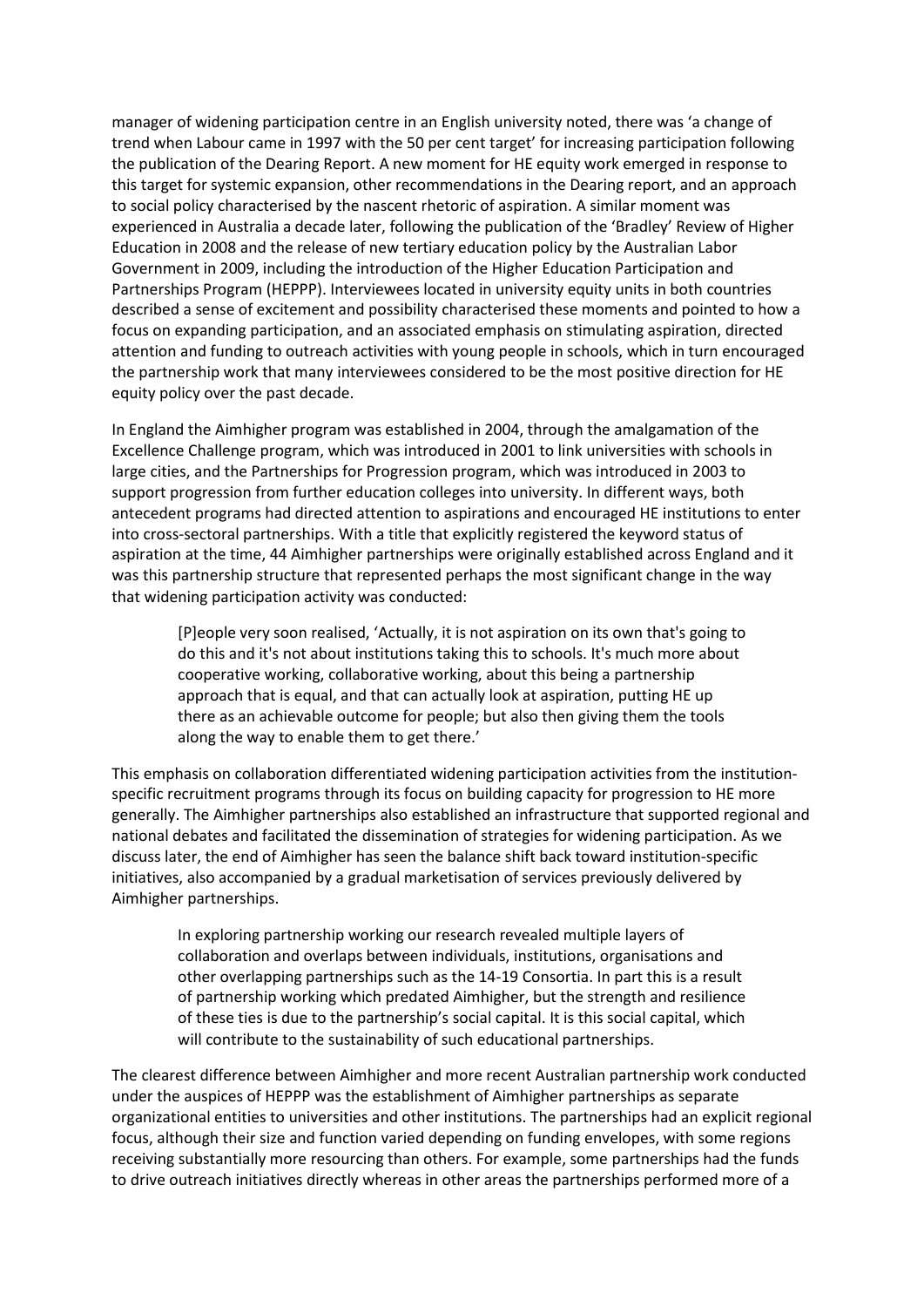brokering role between universities, who in this case were more directly involved in outreach activities, and provided a mechanism for coordinating engagement with schools. In any event, the Aimhigher partnerships represented a significant increase in the coherence and coverage of widening participation strategies nationally:

Aimhigher was very much about creating the strategic partnerships between higher education, colleges, schools, local authorities, local guidance centres and so on, so that you get a much more coordinated and systematic approach that also aims to reach all of the different schools and young people in the area.

Aimhigher provided a central source of funding, through the Higher Education Funding Council for England (HEFCE), for the local planning and delivery of widening participation activities. Importantly, there was provision for schools to receive funding for programs and, for some universities, a shift of emphasis from offering a menu of outreach activities from which schools could select toward more collaborative development of programs that better aligned with the particular needs of schools. This helped to destabilise long-standing hierarchical relationships between universities and schools and to establish relationships in which a more horizontal exchange of skills, knowledge and understanding could occur. One equity manager explained that 'suddenly we were having to talk different languages. We didn't know about the language of the national curriculum, we didn't know how students were taught at schools; they didn't know how students were taught at university. It showed a real split'. However, the same interviewee also worried that more lessons could have been learned by universities from schools at this time, particularly in terms of teaching and learning strategies that engage and support students from disadvantaged backgrounds.

In 2008 a similar policy moment began to emerge for widening participation in the Australian system. Equity practitioners had looked to England when making submissions to the 2008 'Bradley' Review of Australian Higher Education and lobbied for the recommendation of partnership approaches that were seen to be successful in England under Aimhigher. A manager of an equity unit in an Australian university explained that the 'Bradley [Review] was modelled on the UK and we strongly supported that. We submitted for it, we supported it, we said "Partnerships is the way to go"'. In 2010, the Australian Government introduced the Higher Education Participation and Partnerships Program (HEPPP), which is divided into two funding streams providing a total of around one billion dollars from 2010 to 2015: the first is a participation component that effectively rewards universities based on the share of students from low-socioeconomic backgrounds they enrol each year; and a partnerships component that provides funding on a competitive bid basis for universities to collaborate with other organisations in outreach activities. There was significant lobbying from equity practitioners to (a) press for the inclusion of the partnership component and (b) to create scope within the funding guidelines for participation funds, which are by far the larger component, to be used for increasing access among students from low-SES backgrounds, rather than just for the provision of support and retention to students once they have enrolled. This has contributed to a strong focus on outreach initiatives over the past three years.

The introduction of Aimhigher and HEPPP was felt by equity managers in both countries to be an 'exciting' moment for widening participation in HE and for social justice agendas in education more broadly. Some interviewees described how these new policies resonated at the level of 'sensed possibilities' and it is important to acknowledge the role of these 'affective sensings' in shaping the attitudes of equity managers toward the implementation of policy and the development of programs. For example, an Australian interviewee described this sense of possibility as key moment in her career:

So there really was a very exciting moment for me. I don't think ever in my career I was so excited as I was at the time of [the Bradley Review], when the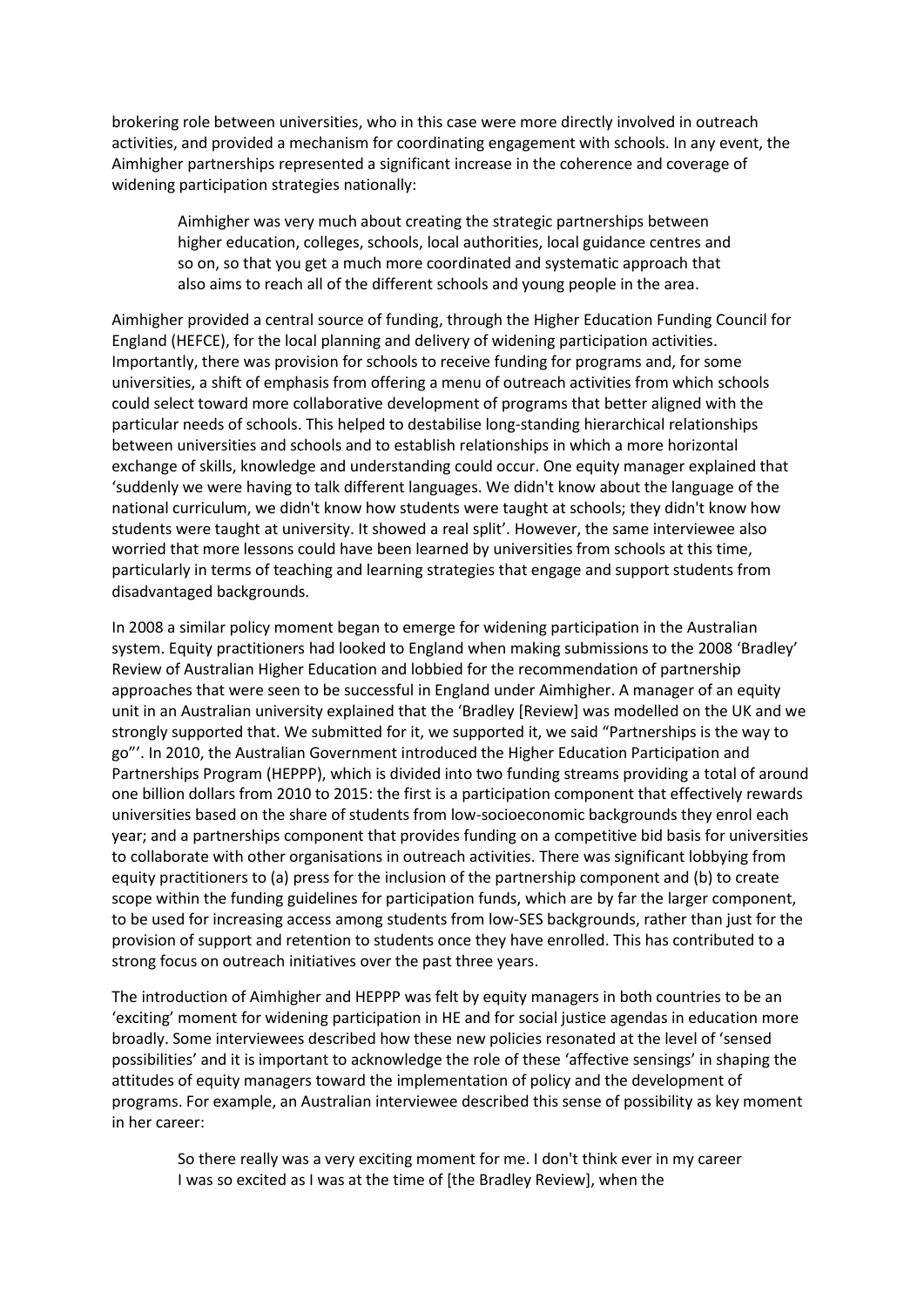government was right on the money; they were talking about injecting money. … [I] felt that this was the moment in our careers when we were positioned to provide guidance and direction to the universities, drawing on all that we knew from the UK, for example, … to be able to say, 'This is how we need to construct the way forward.'

Here we can see how the excitement associated with the Bradley Review and HEPPP arose through a combination of policy learning from the English context and a sense that Australian policy promised similar opportunities. This sense was shared by another Australian equity manager who also described the sense of 'excitement' when HEPPP was introduced in parallel with a set of programs designed to redress educational disadvantage in schooling nationally: 'that was why HEPPP was a little bit exciting; all of that national partnership stuff almost had some coherence'.

There are a number of interesting commonalities and contrasts between the introduction of Aimhigher and HEPPP. First, while each provided a new national framework that increased the coherence of widening participation policy at a national level and made increased funding available, this coherence was not always evident in the local initiatives that were undertaken. For example, an equity manager in England commented that, amid the ebullience of the early Aimhigher years, funding was not always used as strategically as it could have been: '[L]ooking back on it, there was so much money around, we all did things differently. There was no coordination. … [L]ooking back on it, it was a real waste'. However, much was learnt over time and by its conclusion in 2010 there was evidence to suggest that a number of programs had been effective. Equity practitioners in Australia had learnt from the English experience and were able to prepare strategically for the policy moment that emerged with HEPPP, with one equity manager describing the 'intelligent opportunism' that informed their approach to the post-Bradley Review moment in Australia. However, it is reasonable to conclude that there was a two way policy learning exchange taking place between the two countries over a longer timeframe than the one used here.

Yet despite this 'intelligent opportunism', university structures, missions and the directions pursued by senior management have significantly affected the approach taken to HEPPP funding in Australian universities. First, HEPPP funds are distributed directly to universities or to a single administering university in the case of consortia bids for partnership funds. This cuts out the organisational separation that was an important characteristic of Aimhigher partnerships. Second, there are different imperatives for the participation component—rewarding institution-specific enrolment of low-SES students—and the partnership component—encouraging collaborative, regionally focused outreach activity). In some cases, equity managers were not able to bring to bear their learning from the UK experience, as they had hoped, to maximise the opportunities provided by HEPPP. A manager of an equity unit in an elite Australian university, where equity programs are administered by the recruitment office, described this issue at length:

For me, it became just a really disappointing exercise. … They were giving money to the universities, to do new things with … People who had been playing in the equity field for years and who actually did know what they were talking about, were often not given terribly much credit … and the people who were experts in a whole range of other areas made decisions that were based on narrow, institutional short-term goals and not on the broad equity agenda. People like myself, who saw this as a moment to actually make a difference in social justice, found it very frustrating when we didn't end up having a senior management who also believed that, or who saw that filtered through short-term institutional goals … and the government drove that because of the way in which they set up the funding. They set the funding up to get bums on seats [e.g. primarily rewarding participation].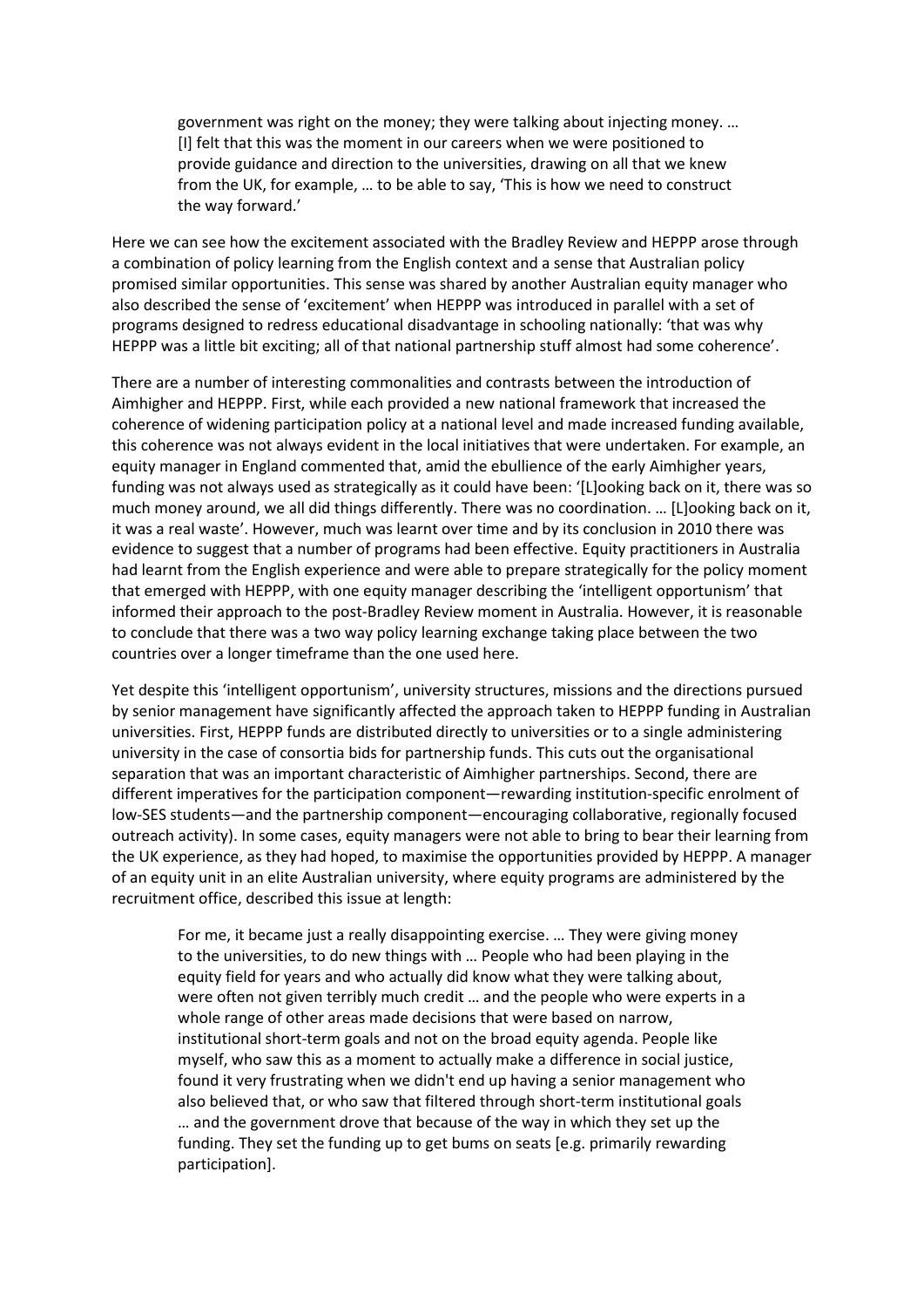This points to an enduring tension between the equity rationales for partnership-based aspirationfocused outreach activity, which often involves long-term interventions focused on students in the middle or primary years of schooling, and 'short-term' imperatives to (a) grow institutions through increasing undergraduate student numbers and/or (b) preserve or improve the 'quality' of the undergraduate student population by focusing on recruiting the students with the strongest academic records. In the case of HEPPP, the dual funding components provide mixed messages to some institutions, encouraging an underlying focus on recruitment activity rather than broader based outreach work.

A related issue described by equity managers in both England and Australia was the need to be strategic in soliciting the support of senior management for widening participation work, which often involves making a 'business case' as well as a 'social justice' case. An equity manager in Australia described how, in contexts where HE systems are expanding and many institutions are seeking to increase their undergraduate numbers, imperatives to increase participation and to widen participation are aligned: '[Y]ou have got to have a business case and a social justice case and you just run them together and people will pick and choose from amongst those rationales. Some people are convinced by one and not by the other. In this case, luckily, both led to the same solution'. Another equity manager, this time from England, also elaborated on this need to translate equity rationales into economic or academic imperatives: 'This is how you would sell it to an institution or a Vice Chancellor, you might say: 'We are quite clear that what we are trying to do, forget the widening participation aspect, if you are trying to invest in attracting students to your university then you want to get a dialogue going with those students'.

While it is clearly possible to make this dual case for widening participation work aimed at increasing participation for disadvantaged groups and more generic recruitment activity without an equity focus, it is not necessarily as straightforward to make a case for partnership work as the most effective strategy for both. An English equity manager described the difficulty of making a case for outreach-focused partnership work, particularly with the end of Aimhigher:

Partnership work, why would a university engage in it? What is it getting out of it? Who leads that? We have gone through all that stuff. Unfortunately, because we are now at the end of [Aimhigher] … we have lost all that. But all of those things are crucial and at the end the day it's got to be understood by the senior management. I mean, the real point is senior management at the university has to sign up for it.

It was clear across all of the interviews with equity unit managers that, in their view, the most effective approaches to widening participation are able to be pursued under conditions where (a) there is a clear institutional mission to address equity issues supported by senior management (even though the equity case may also be a business case); and (b) a policy context and funding arrangements that encourage outreach activity and collaboration between and across HE institutions, FE institutions and schools. Introduced in the context of targets to expand HE, Aimhigher and HEPPP enabled both of these conditions to be met, although the extra-university location of Aimhigher partnerships created different conditions for collaboration than those experienced in Australia with HEPPP, where imperatives for collaboration and structures for this work have had to be laboriously established by university staff as they prepare collective bids for HEPPP partnership funds.

The ambiguous nature of aspiration as a keyword in the English and Australian policy contexts was an important factor in many of the issues described here. It can be mobilised in different yet related senses to justify equity initiatives or to endorse more purely economic rationales for education, and it provided a common focus around which partnerships could be established. In the following section we examine the different ways in which equity managers and policy personnel made sense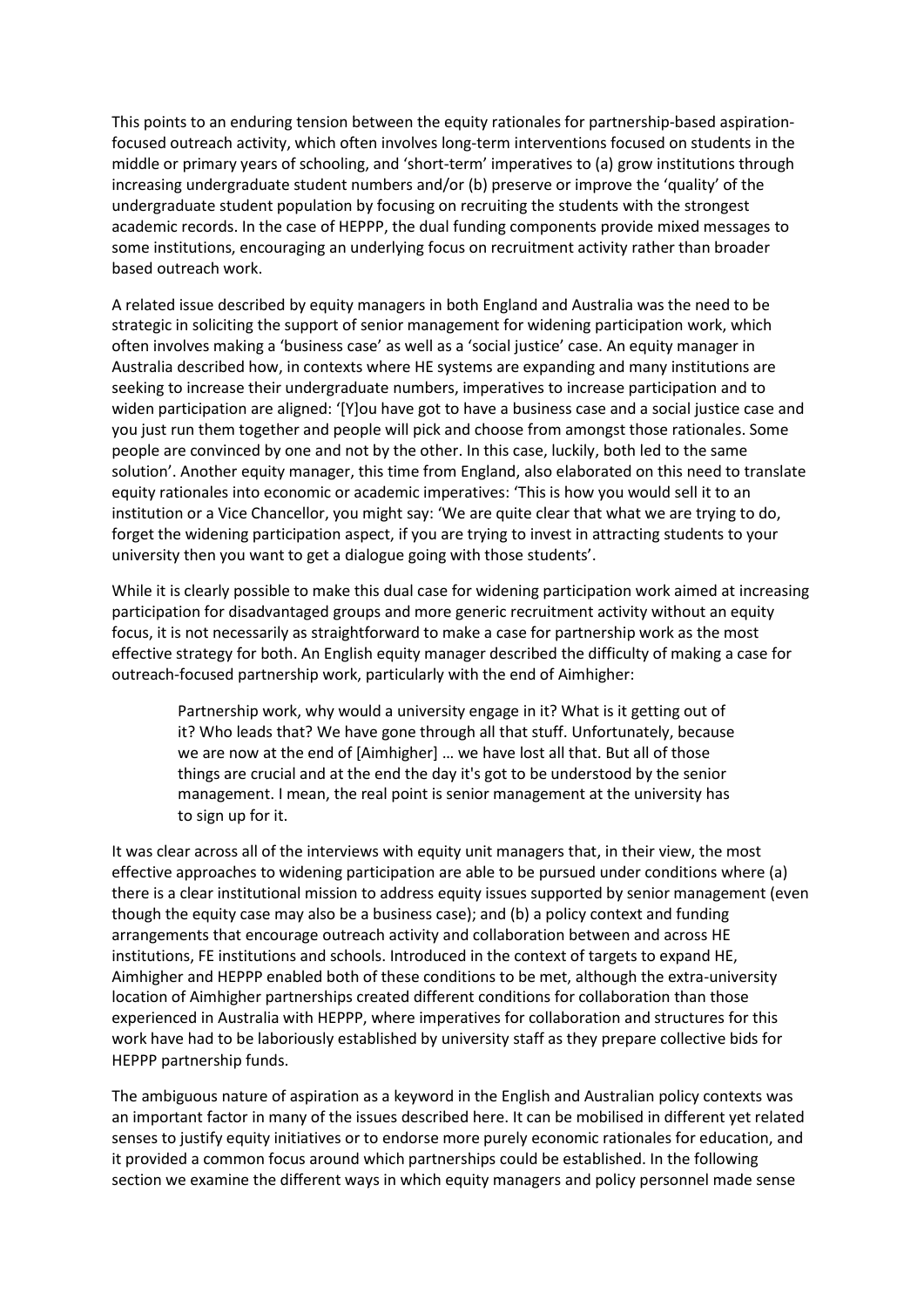of this term and how this affected the different approaches to widening participation taken under both Aimhigher and HEPPP.

**Narrowing the agenda: From aspiration to social mobility; from collaboration to competition** In this section of the paper we consider the changing policy context following the cessation of Aimhigher in England and following the first few years of the HEPPP program in Australia. In 2010, following the election of the Conservative-led Coalition Government in England, it was announced that Aimhigher would end with the academic year and the House of Commons voted to increase maximum tuition fees to £9000. The mood regarding widening participation has since shifted and there has been a move away from the language of aspiration to a new emphasis on 'social mobility''. In part, the shift away from the rhetoric of aspiration has been due to the critiques of deficit assumptions and the development across the Aimhigher years of more sophisticated conceptions of widening participation, as was described by a senior bureaucrat in England:

I just think in this policy environment, for higher education, I think to talk about 'raising aspiration', it hasn't gone completely and it's still seen as an important element of encouraging people to think about higher education, encouraging people to aim for higher education, but within that, there's a huge recognition that it's got to be about more than that and that it requires a deeper level of engagement than we may have thought five, six or seven years ago.

It is important to acknowledge the effect that critiques, internal to the field of policy actors engaged in widening participation activity, have had on reducing the emphasis on the term in HE equity work. However, the dispositions targeted under the auspices of aspiration-raising continue to be focus of policy intervention, but the nature of this work has changed significantly under new funding arrangements and with important changes in the broader policy context.

The election of the Conservative-led Coalition government in 2010 brought with it a change of attitude from the New Labour years, in which the politics of aspiration had flourished as part of its 'third way' ideology. The new Secretary for Education, Michael Gove, has emphasised academic excellence and equity agendas have been narrowed to focus on the more instrumental objective of social mobility. While the trope of 'raising aspiration' clearly signalled social mobility, it also retained a sense in which aspiration for HE education could be considered an end in itself. A number of interviewees commented on the effects that the combination of a return to more elitist ways of thinking about HE and more instrumental rationalisations for equity in education have had on widening participation:

I think there's a certain sense of retrenchment with the ending of Aim Higher and reversion back to old behaviours patterns inside universities as well, a return of a more so elitist way of thinking about and doing these things.

[T]he issue I have got with social mobility is that it's very, very narrowly defined in the political discourse and actually in a lot of the more general discourse that's out there in the sector. Social mobility is [understood] purely in economic terms. That's it; that's all they are interested in.

Here we can see two issues that have characterised the current policy context in England and which have also been evident as the HEPPP unfolds in Australia: the persistence of academic elitism that contrasts the objectives of 'equity' and 'excellence' and presents the former as a threat to the latter; and a conjunction of economic and equity agendas, clearly evident in the education work of the OECD, that helps to sustain attention to the latter in the minds of policymakers while encouraging equity to be defined in increasingly narrow terms.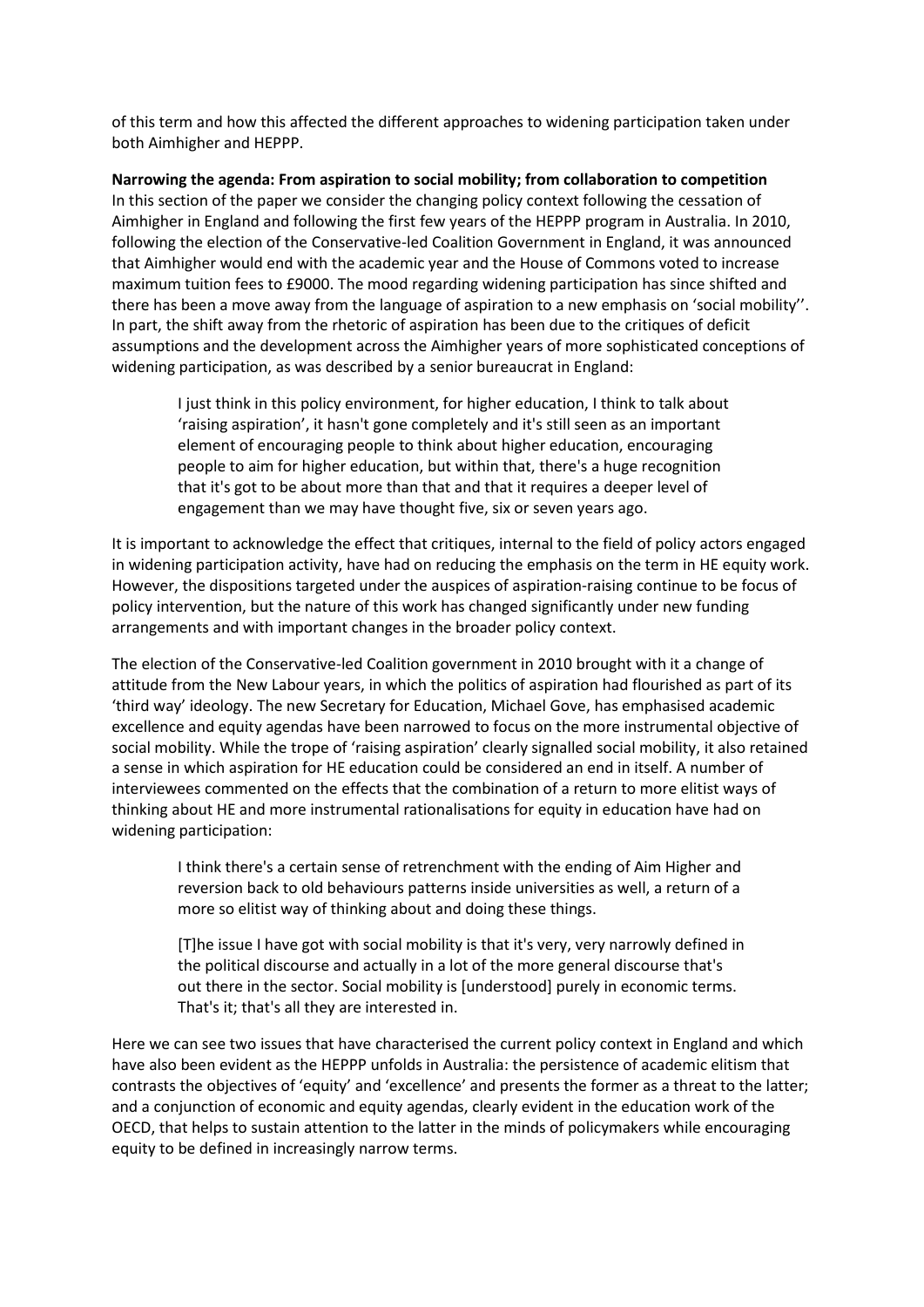One of the main issues for widening participation in England after Aimhigher is changed funding arrangements. Interestingly, the funding quanta for widening participation provided through the Higher Education Funding Council and the Office for Fair Access (OFA) has not diminished substantially since the end of Aimhigher. However, the way in which funding is now provided directly to universities has changed the way in which widening participation activity is undertaken, reducing the onus on universities to work in partnership. A senior bureaucrat described how, with the end of Aimhigher and changes associated with the rise in tuition fees, funding now encourages a focus on student support rather than outreach:

The funding for WP, if anything, seems to have increased … But it is also a little bit misleading as well because the funding that institutions are putting in, the vast majority of it is going towards student financing. So I think it's about 75 per cent of the additional [tuition] fee income for access is actually going into student support measures. Whereas HEFCE funding can't be used for that purpose. HEFCE funding is to provide … outreach and retention activity.

As a result of the reconfiguration of funding arrangements a similar tension to that evident between participation and partnership imperatives in HEPPP has emerged for many English universities. Here we can see the effect that the extra-institutional location of Aimhigher partnerships had on the approach taken to the outreach initiatives they sponsored and brokered. HEFCE and OFFA, through mission compact negotiations with institutions in which commitments to widening participation must be made, can still provide some incentive for work of this kind, but the 'business case' for such partnership activities has been weakened, as one widening participation manager explained:

We are in this new arena where all the money is with the university. There's no partnership work … If we didn't have OFFA … telling us to do partnership work, then we wouldn't get that money. They wouldn't get any buy-in. So we have that through our access agreement.

An associated change in funding has been to move away from block grants and the flexibility these provide for decisions to be made locally about planning and delivery of programs, as well as an intensification of new accountabilities associated with the pervasive audit culture (Power 1997) and pressures associated with the culture of evidence-based policymaking in which the quantification of 'impact' has become a common precondition for funding.

The whole block grant principle is kind of disappearing and all of our funding is becoming much more targeted. Obviously, we are under pressure as well to show how institutions are using the money and what impact the funding is having on the ultimate aim of increasing social mobility. So … [there will be] a greater level of accountability for the funding from institutions … to demonstrate [the] effectiveness and impact of what they are doing.

The new funding arrangements have weakened the incentives for universities to engage in outreach activities, while encouraging more centralised determination of policy objectives and accountability for meeting these objectives, which are now rhetorically framed in terms of social mobility and encouraging the progression of disadvantaged groups into elite institutions and professions.

Some of these issues are now also evident in the Australian context. Firstly, as discussed above, HEPPP funding was from the outset provided directly to institutions, lessening the incentive for partnership activity (although not necessarily diminishing the possibilities for such activities where equity practitioners have worked to build collaborative infrastructures). Second, following the 2007 election of a Labor federal government, and in the lead up to the Bradley Review and the introduction to HEPPP, there was considerable emphasis at the federal level on education reform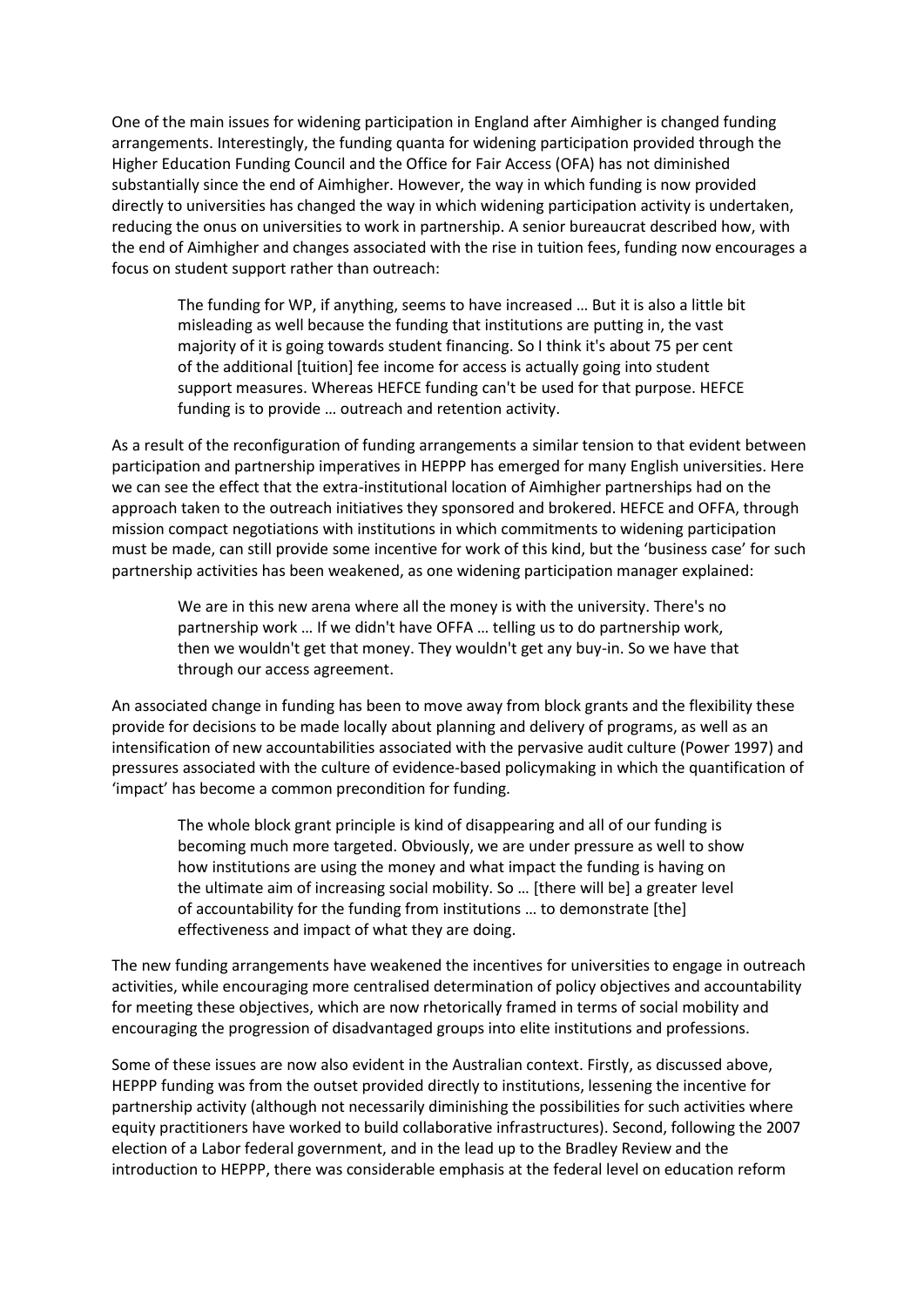designed to reduce disadvantage through redistributive mechanisms. The rationale behind these reforms in both schooling and tertiary education was a view of social and educational disadvantage are compounded by a lack of resourcing and access to services in particular areas. Policies introduced at this time were informed by a belief in the role that universities and schools could play in helping to reduce the social cost of disadvantage (Vinson 2003). Universities and schools both received substantial additional funding for programs to address educational disadvantage and improve educational progression. However, like the narrowing of the agenda in the UK signalled by the emphasis on social mobility, economic rationales for improving educational access and outcomes, and the structure of economic incentives for institutions that have tended to more strongly reward institution-specific recruitment, have tended to weaken possibilities that many initially felt.

## **Conclusion**

In this paper we have provided a comparative overview of HE equity policy in England and Australia during a period when aspiration emerged as a keyword (Williams 1977) in HE policy and more broadly. Drawing on Webb and Gulson (2012), we sought to understand how aspiration-focused policy works through affective sense-making, in this case through a sense of possibility and excitement felt during a period of renewed funding for and attention to equity issues in HE in both England and Australia since 1997. This affective sense-making has real effects on the ways that policies are mediated during their enactment. For example, in both England and Australia the ebullition and excitement prompted among equity managers by new policy moments in which equity issues in HE received greater attention and funding were associated with a flourishing of partnership-based outreach activities. While Aimhigher and HEPPP both explicitly supported partnership work, it is important to see the success of this work as also linked to optimism created by political and policy change. In particular, we can see how the identity of equity managers, constituted in terms of their desire to advance social justice agendas in education, intersects with changing policy moments to manifest as feelings of excitement and disappointment.

Aspiration-focused policies provide a clear example of how policy attempts to control affects directly. In defining what is important about aspiration, interviewees involved in delivering equity programs described how people feel about their capacities to act were central to this work. Theories of affect that attend to the capacities for bodies to act and be acted upon, and the registering of changes in these capacities as feelings or intensities that cannot be easily described in terms of distinct attitudes or emotions (Deleuze 1988; Massumi 2002), provide one useful way for understanding the 'something else' that is important about aspiration, beyond the desired future pathways that people are able to describe.

The ambiguous signification of aspiration as a keyword amplifies its potential for diverse sensmaking among various policy actors and in popular and political discourse. The term is politically expedient because it displaces responsibility to individuals while enabling governments to talk about what is being done to reduce disadvantage and increase opportunity. However, it also provided a common focus for partnership work and reinforced the view that education is a universal good that should be accessible to all. This ambiguity facilitated a consensus of sorts around an educational agenda that played well politically while limiting political accountability and, aligned with expansionary moments in both systems, sponsored significant moments of outreach activity in partnership modes with increasingly diverse and sophisticated objectives. Over time, critiques of the term and the distancing of what widening participation work was 'really' felt to be about has seen its resonance in equity contexts diminish, while at the same time the political and economic agendas to which it was linked are being increasingly described, in the UK at least, using the more economically instrumental notion of social mobility.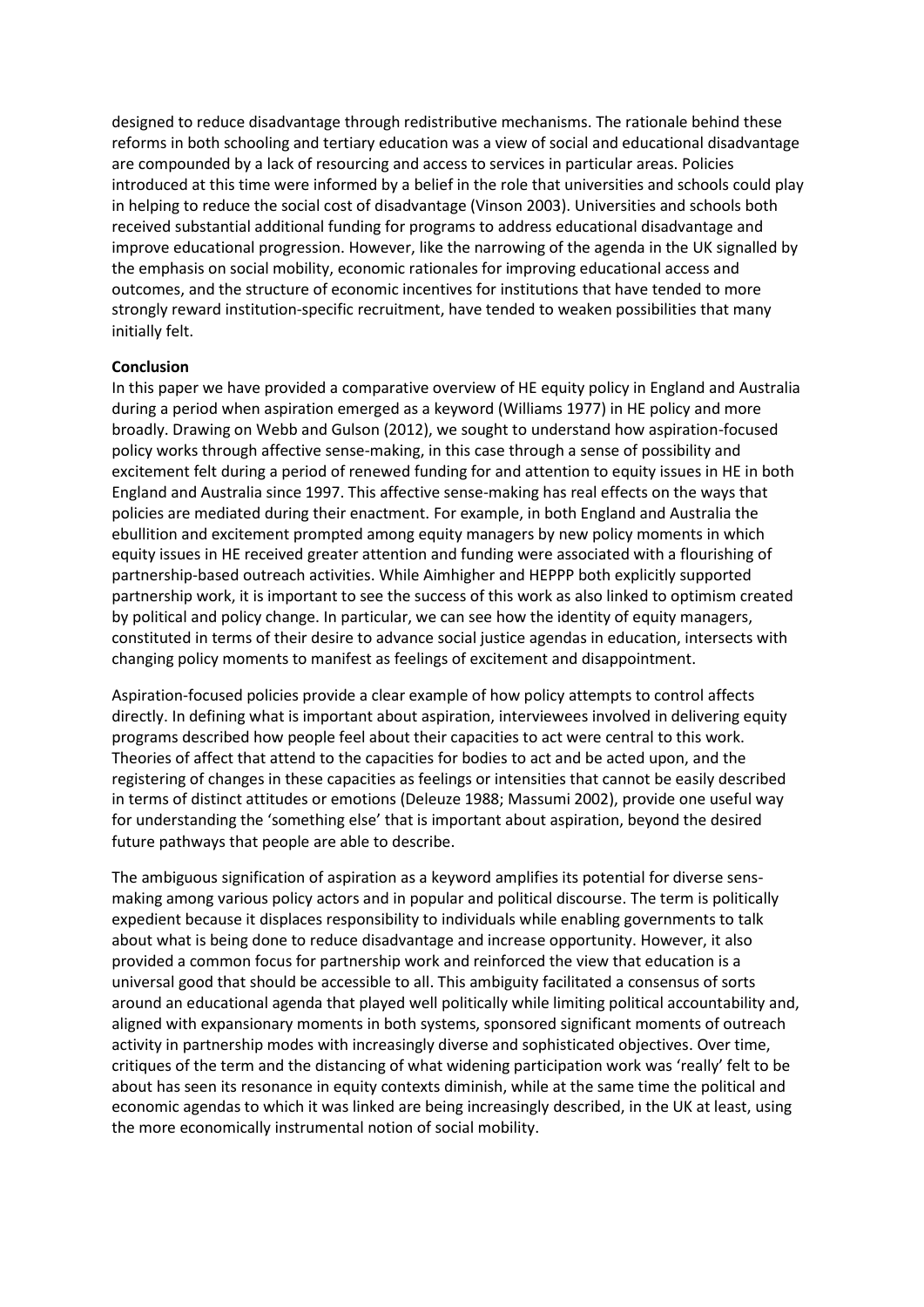In conclusion, we note how some of the trends evident in aspiration-focused educational policies during this period are continuing to play out in education. It is important to understand the link between equity agendas that focus on aspiration to promote participation and work on human capital theory that increasingly seeks to quantify the relationship between personality traits, particularly those associated with motivation (OECD 2002), and future earnings. Motivation and other 'aspirational' dispositions are now seen as an important dimension of human capital and the promotion of these dispositions serves economic rationales for education just as well as equity rationales oriented toward widening participation. Here we can see another manifestation of how aspiration facilitates an overlapping of 'social justice' and 'business' cases for equity policies and programs. Reflecting on forms of 'intelligent opportunism' that are able to leverage tangible benefits in terms of social justice from policy contexts rich in promises about the benefits of education for all, while resisting the reductive and instrumental economic rationalities captured in the current turn to 'social mobility' and the 'opportunity traps' associated with credential inflation during a period of dramatic global education expansion (Brown et al. 2010), is an ongoing challenge for those concerned with HE equity.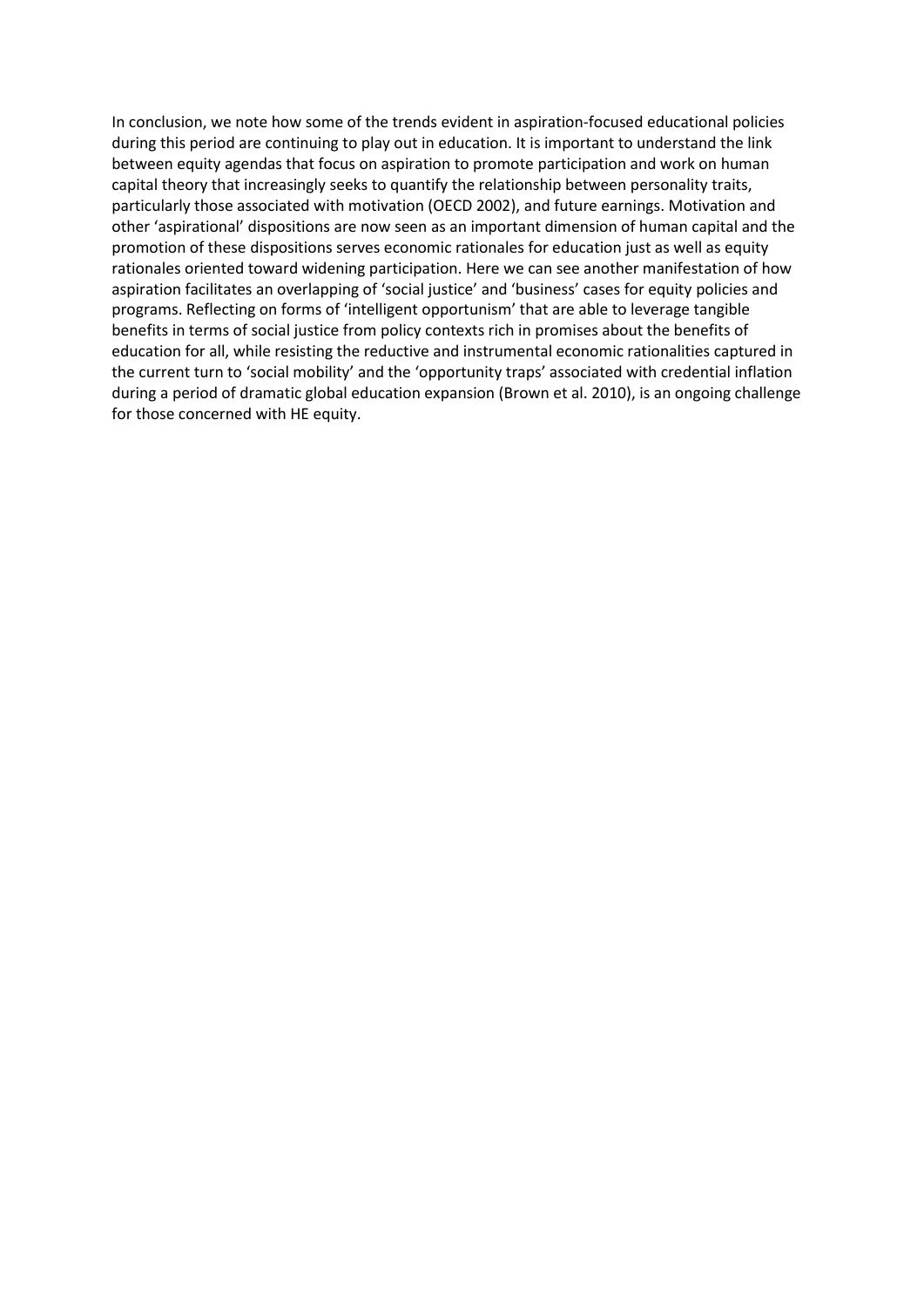#### **References**

- Anderson, B. (2010). Modulating the excess of affect: Morale in the state of 'total war'. In M. Gregg and G.J. Seigworth, The affect theory reader (161-185). Durham & London: Duke University Press.
- Australian Government (2009). *Transforming Australia's Higher Education System*. Canberra: DEEWR. Retrieved 3 June 2010, from [http://www.deewr.gov.au/HigherEducation/Documents/PDF/Additional%20Report%20-](http://www.deewr.gov.au/HigherEducation/Documents/PDF/Additional%20Report%20-%20Transforming%20Aus%20Higher%20ED_webaw.pdf) [%20Transforming%20Aus%20Higher%20ED\\_webaw.pdf](http://www.deewr.gov.au/HigherEducation/Documents/PDF/Additional%20Report%20-%20Transforming%20Aus%20Higher%20ED_webaw.pdf)
- Brown, P. (2006). The opportunity trap. In H. Lauder, P. Brown, J-A. Dillabough and A.H. Halsey (eds.), *Education, globalization and social change* (pp. 381-397). Oxford and New York: Oxford University Press.
- Brown, P., Lauder, H. and Ashton, D. (2011). *The global auction: The broken promises of education, jobs and incomes*. Oxford & New York: Oxford University Press.
- Ball, S. (1998). *The education debate*. Bristol: Policy Press.
- Ball, S. (1993). What is policy? Texts, trajectories and toolboxes. Discourse: Studies in the Cultural politics of Education, 13(2), 10-17.
- Ball, S.J. (1994). Education reform: A critical and post-structural approach. Philadelphia: Open University Press.
- Boltanski, L. (2011). *On Critique: A Sociology of Emancipation*. Cambridge, UK: Polity.
- Bowe, R., Ball, S.J., & Gold, A. (1992). *Reforming education and changing schools: Case studies in policy sociology*. London: Routledge.
- Bowles, S, Gintis, H. and Osbourne, M. (2001). The determinants of earnings: A behavioural approach. *Journal of Economic Literature*, 39(4): 1137-1176.
- Burke, P. J. (2012). *The right to higher education: beyond widening participation.* Abingdon, Oxon: Routledge,.
- Commonwealth of Australia (2008). *Review of Australian Higher Education: Final Report*. Canberra: Commonwealth of Australia. Retrieved 21 June 2010, from [http://www.deewr.gov.au/HigherEducation/Review/Documents/PDF/Higher%20Education%](http://www.deewr.gov.au/HigherEducation/Review/Documents/PDF/Higher%20Education%20Review_one%20document_02.pdf) [20Review\\_one%20document\\_02.pdf](http://www.deewr.gov.au/HigherEducation/Review/Documents/PDF/Higher%20Education%20Review_one%20document_02.pdf)
- Deleuze, G. (1988). *Spinoza: Practical Philosphophy*. San Francisco: City Lights Books.
- Department for Education and Skills (2006). *Widening participation in higher education*. Retrieved January 27 2010, from [http://www.dcsf.gov.uk/hegateway/uploads/6820-DfES-](http://www.dcsf.gov.uk/hegateway/uploads/6820-DfES-WideningParticipation2.pdf)[WideningParticipation2.pdf](http://www.dcsf.gov.uk/hegateway/uploads/6820-DfES-WideningParticipation2.pdf)
- Department for Education and Skills (2003). *Widening participation in higher education*. Retrieved September 16 2009, from<http://www.dcsf.gov.uk/hegateway/uploads/EWParticipation.pdf>
- Feher, M. (2009). Self-Appreciation; or, The Aspirations of Human Capital. *Public Culture*, *21*(1), 21- 41.
- Gatens, M. and Lloyd, G. (1999). *Collective imaginings: Spinoza, past and present*. London and New York: Routledge.
- Goot, M. & Watson, I. (2007). Are 'aspirationals' different? In D. Denemark, G. Meagher, S. Wilson, M. Western & T. Phillips (Eds), *Australian social attitudes 2: Citizenship, work and aspirations* (pp. 217-240).